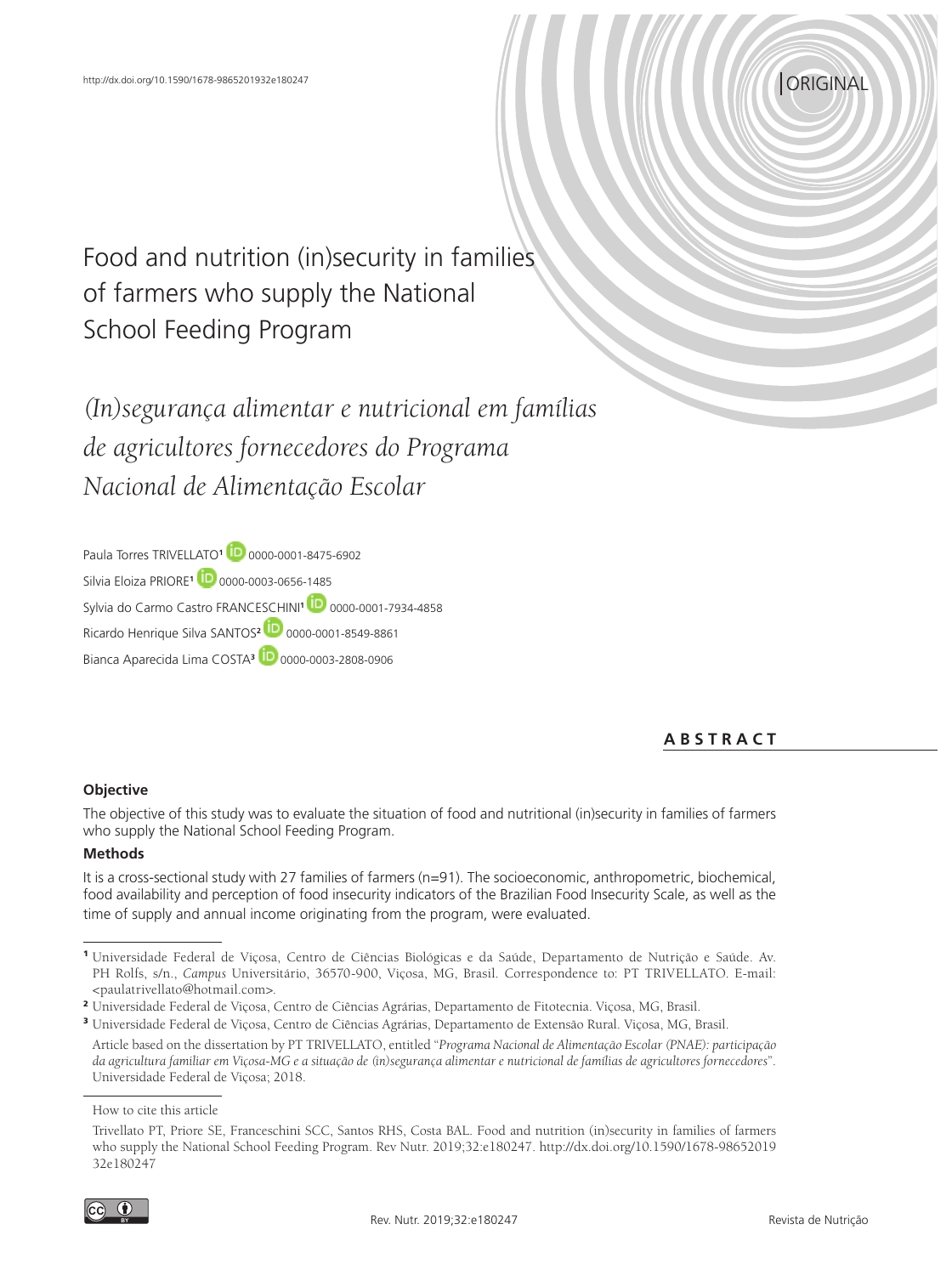#### **Results**

Food insecurity, as measured by the scale, was present in 25.9% (n=7) of the families. Food insecurity was associated with socioeconomic factors such as *per capita* income, the presence of children at home and the number of residents. Food and nutritional insecurity caused by a low caloric availability (<2500kcal/day) occurred in 11.0% (n=3) of the families. Presence of dystrophies such as overweight, low weight and short stature individuals occurred in 89.0% (n=24) of the families.

#### **Conclusion**

The study reinforces the existence of variables associated with food insecurity. Social and nutritional factors should be monitored, worked on, and improved in order to achieve food and nutritional security.

**Keywords**: Family Farming. Food and Nutrition Security. National School Feeding Program.

## **R E S U M O**

#### *Objetivo*

*Objetivou-se avaliar a situação de (in)segurança alimentar e nutricional em famílias de agricultores fornecedores do Programa Nacional de Alimentação Escolar.* 

#### *Métodos*

*Estudo transversal com 27 famílias de agricultores (n=91). Avaliou-se a situação de (in)segurança alimentar e nutricional das famílias por indicadores socioeconômicos, antropométricos, bioquímico, disponibilidade alimentar e percepção da insegurança alimentar pela Escala Brasileira de Insegurança Alimentar, além do tempo de fornecimento e renda anual advinda do Programa.* 

#### *Resultados*

*A insegurança alimentar medida pela escala esteve presente em 25,9% (n=7) das famílias. A insegurança alimentar se associou a fatores socioeconômicos como renda per capita, presença de criança no domicílio e número de moradores. A insegurança alimentar e nutricional pela disponibilidade calórica baixa (<2500kcal/dia) ocorreu em 11,0% (n=3) das famílias. Presença de distrofias como excesso de peso, baixo peso e baixa estatura se deu em 89,0% (n=24) das famílias.* 

#### *Conclusão*

*O estudo reforça a existência de variáveis associadas à situação de insegurança alimentar. Os fatores sociais e nutricionais devem sem monitorados, trabalhados e melhorados para alcançar segurança alimentar e nutricional.* 

*Palavras-chave*: *Agricultura Familiar. Segurança Alimentar e Nutricional. Programa Nacional de Alimentação Escolar.* 

## **I N T R O D U C T I O N**

Food and Nutrition Security (FNS) translates the right to adequate food and must be sought, mainly, through the performance of public policies. FNS strategies should integrate access to food and question the adequacy and quality of food, prioritize healthy and sustainable means of production, marketing and consumption, and contemplate actions directed at vulnerable population groups [1].

Although hunger and malnutrition are the most cruel manifestations of Food Insecurity (FI), having the inability to access food as its main cause, other aspects should be considered, such as overweight individuals, diseases associated with a poor diet and the consumption of foods that are harmful to health [2,3].

The poorest populations are more susceptible to Food and Nutrition Insecurity (FNI). Historically, the rural population is in a more serious FI condition than the urban population, as shown in the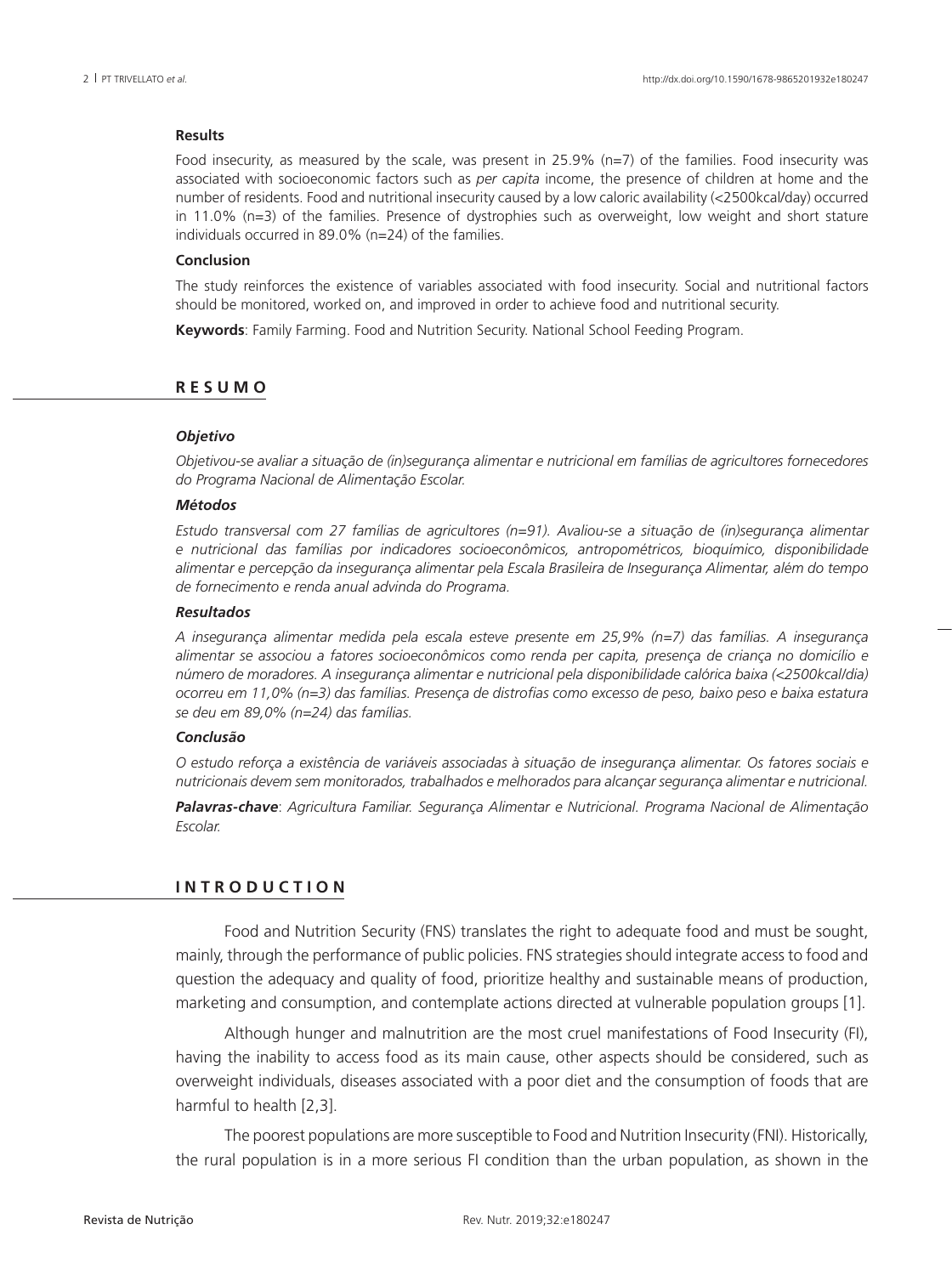2004, 2009 and 2013 editions of the *Pesquisa Nacional de Amostra por Domicílios* (PNAD, Brazilian National Household Sample Survey). The Brazilian rural population presents high levels of poverty, combined with low educational and development levels, which contribute to the establishment of this framework [4-6].

There have been programs and policies aimed at strengthening family agriculture in order to promote FNS and soften the vulnerability framework of the rural sector, including the *Programa Nacional de Alimentação Escolar* (PNAE, Brazilian National School Feeding Program). The participation of family-based agriculture in the PNAE, approved by Law No.11947/2009, brings market opportunities to the rural environment, consequently bringing income generation, the establishment of a social relationship between the countryside and the city, and the improvement in the quality of life of these farmers [7].

Food and Nutrition Insecurity is recognized as a complex and multidimensional phenomenon of multicausal determination [8]. Knowing the determinants of FI in a population or community allows researchers to deduce about its causes and proposing actions.

Considering the vulnerability of the rural population and the potential of the institutional food market in favor of family farming, this study aimed to evaluate the situation of food and nutritional (in)security of families of farmers who are also PNAE suppliers in the city of *Viçosa*, in the state of *Minas Gerais* (MG), Brazil.

## **M E T H O D S**

It is a cross-sectional study with families involved in family-based agriculture, who are suppliers of the PNAE, in the city of *Viçosa* (MG), Brazil. The city of *Viçosa* is located in the *Zona da Mata* mining area with a strong presence of agrarian activity, where it has 268 farmers with active DAP (Declaration of Aptitude for the National Program to Strengthen Family-Based Agriculture). All families of farmers who supplied food to the local PNAE, from 2011 (beginning of the program in the city) to 2016, residents of *Viçosa* and who consented to participate in this study were included. From the records of the City Hall of *Viçosa*, 27 families that had been suppliers in this period and who were still residing in the city were found. All families agreed to participate.

From the invoices for the purchase of food from family-based agriculture for school feeding, filed at the City Hall, it was possible to obtain the time of supply and the annual value received by each family, considering the total value received in the last year which they were suppliers.

The socioeconomic indicators surveyed were the sex and age of the residents, the declared monthly family income, and housing conditions according to the Life Standards Survey (LSS) (1996-1997) [9], which considers the material used for coating, the presence of goods and services, the number of rooms and density of residents, allowing them to obtain scores that classify them as adequate, intermediate or precarious housing conditions, according to the *Instituto Brasileiro de Geografia e Estatística* (IBGE, Brazilian Institute of Geography and Statistics), in 1998. To evaluate the density of residents per household, the mean number of residents was calculated.

Families with a *per capita* income less than ½ minimum wage were considered "in poverty" and families with a *per capita* income less than ¼ minimum salary were considered "in extreme poverty", considering the current minimum salary (BRL937.00/month) [10].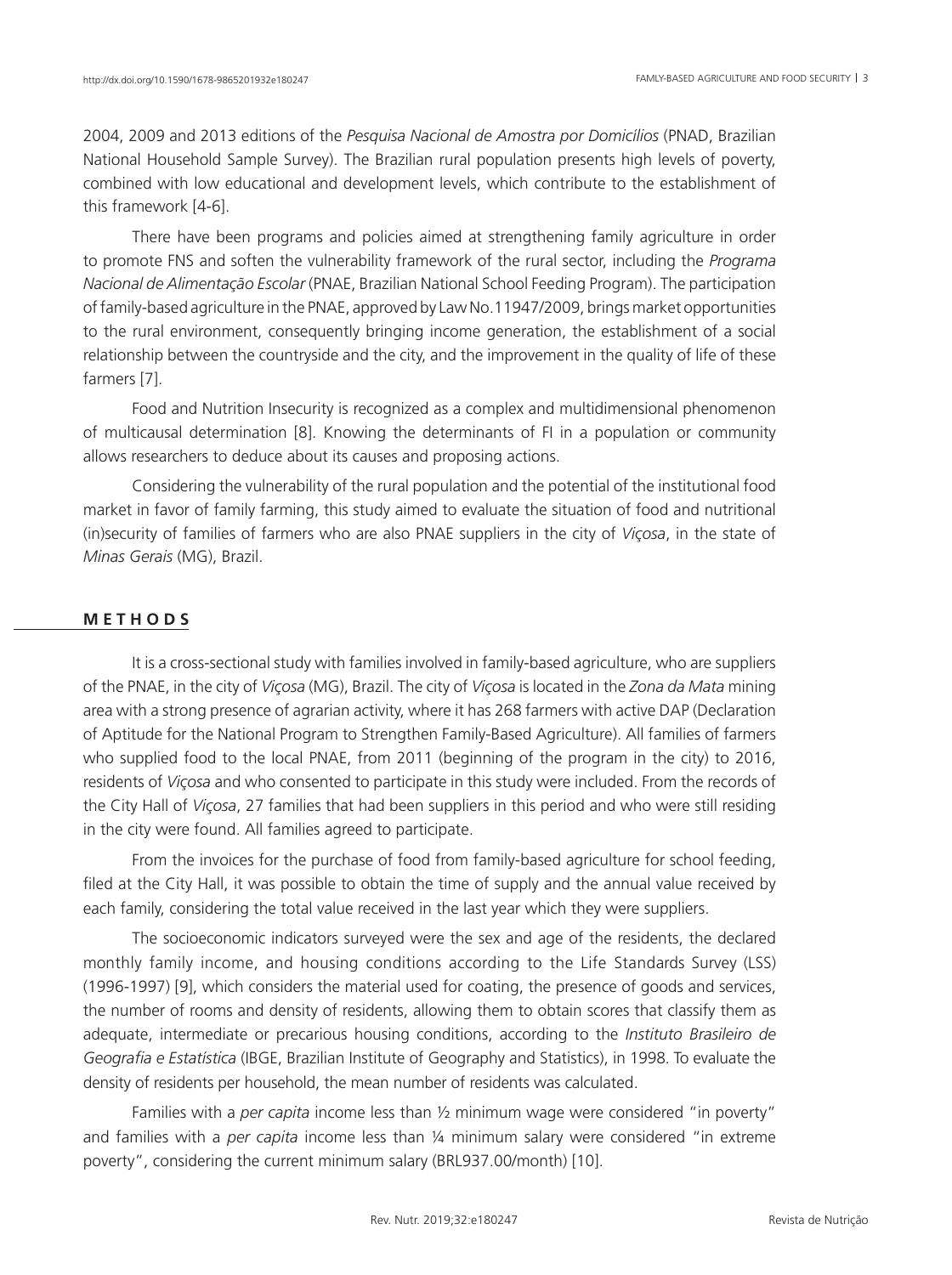A quantitative survey of all foods available at households was carried out, while answering a questionnaire regarding the quantity of each food available for consumption in the last 30 days, as well as the origin of the food: whether it was purchased, produced or won. The number of items bought and produced per family was counted. The foods and quantities available were registered in the Avanutri® Software, version 4.0 (*Três Rios, Rio de Janeiro*, Brazil), in order to have the household calorie availability per month and hence the *per capita* availability per day, per resident. Families that obtained a caloric availability below 2500kcal *per capita*/day, being considered as households with low calorie availability, are in a situation of FNI. Values between 2500 and 3000kcal/*per capita*/day were considered as households with average calorie availability, and above 3000kcal/*per capita*/day, were considered as households with high calorie availability [11].

Measures of weight and height were taken from all family members. In order to classify the nutritional status of children and adolescents the corresponding scores were observed, according to sex: Stature/Age and Body Mass Index (BMI)/Age indices [12,13]; for adults and elderly individuals, the BMI according to the World Health Organization (WHO) [14] and Lipschitz [15], respectively.

The height/age of adults were evaluated in order to verify the presence of previous malnutrition in this age group, since this index is considered a social indicator related to a cumulative nutritional deficit [16,17]. The WHO [13] curve and a cut-off point for short stature (<-2 z score) at 19 years of age were used, for at the end of adolescence the individual has already stopped growing.

Families were classified as in situation of FNI by their nutritional status, when at least one of their members had a low stature, or if they were low weight or excess weight individuals (overweight and/or obese).

The presence of anemia was evaluated by measuring the hemoglobin concentration of a blood sample taken from one of the fingers of each individual's hand, using a portable hemoglobinometer. The equipment does the reading and the diagnosis is instantaneous. The cut-off points in g/dL, according to sex and age group, were used as recommended by the WHO [18].

The direct investigation of food (in)security of the families was carried out by applying the *Escala Brasileira de Insegurança Alimentar* (EBIA, Brazilian Food Insecurity Scale) to the person in charge of food purchasing at home, allowing them to be classified as in a situation of food security when the score is zero, or light, moderate, or severe food insecurity, according to the score obtained. The EBIA does not consider the nutritional aspect of foods in its evaluation [6].

The research was approved by the Human Research Ethics Committee of the *Universidade Federal de Viçosa* (UFV, Federal University of *Viçosa*) (registration No.1.881.839). Participation in the project was voluntary and authorized through the signing of an Informed Consent Term. The participation of volunteers under 18 years-old was authorized by their legal responsible through the Consent Term. This research originated from a dissertation [19].

Data were statistically descriptive, with the associations between the food (in)security dependent variable and socioeconomic, food and nutritional variables were verified using Fisher's exact test and Odds *Ratio*. The Statistical Package for the Social Sciences software (SPSS Inc., Chicago, Illinois, United States) was used. Spearman correlations were calculated to quantify correlations of food security, socioeconomic, food and nutritional indicators. The significance level was lower than 0.05.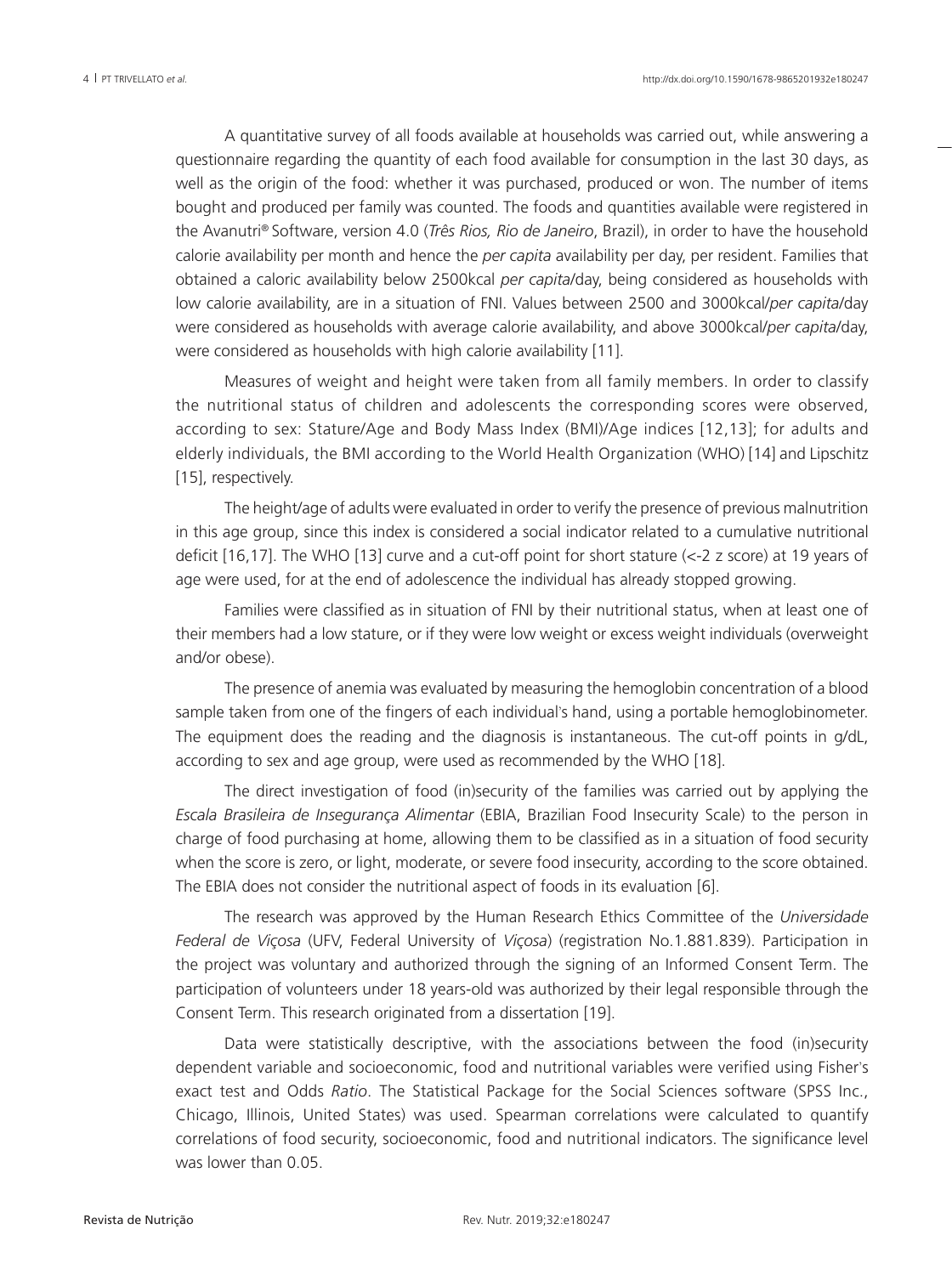# **R E S U L T S**

A total of 27 families (n=91 individuals) of family farmers were evaluated. In this population the proportion of adults 61.4% (n=56) stands out. Of this sample, a total of 20.0% (n=18) of individuals were under 18 years-old, and 18.6% (n=17) were elderly individuals.

Considering the current minimum wage (BRL937.00) and the monthly family income declared, 26% (n=7) of the families have a monthly *per capita* income between ¼ and ½ of the Brazilian minimum wage and 11% ( $n=3$ ) had a monthly income less than  $\frac{1}{4}$  of the minimum wage, thus being classified in a situation of poverty and extreme poverty, respectively.

Following the EBIA criteria, 25.9% ( $n=7$ ) of the households were in a mild situation of FNI, which reflects the concern about the lack of food. Regarding the housing conditions, according to the PPV score, 44.0% (n=12) of the households had a high score, being classified in adequate housing conditions (A) and 56.0% (n=15) in intermediate housing conditions (B). There were no households in precarious housing conditions, classified as C and D. As for the number of residents per household, a mean of 3 individuals (minimum of 2 and maximum of 6) per household was observed.

The mean supply time of the families to the PNAE was 4 years (minimum of 2 and maximum of 6), and the annual value received by the families, in the last year of supply, had a mean value of BRL10,000.00 (minimum of 1,000.00 and maximum of 20,000.00).

The socioeconomic variables associated with FI according to the EBIA were: *per capita* income/month lower than 1/<sub>2</sub> minimum wage ( $p=0.049$ ), presence of children under 9 years-old at home (*p*=0.001), and a number of household residents greater than three (*p*=0.043). With respectively 7.50, 14.167 and 7.50 times more chances of a family with these characteristics to be in a situation of FI (Table 1).

The EBIA score correlated positively with the number of residents in the household, and the higher the number of residents, the higher the EBIA score (*r*=0.418; *p*=0.030) and while having the opposite effect on the *per capita*/month income, where a higher EBIA score meant a lower *per capita*/month income (*r*=-0.549, *p*=0.003) and lower the score for the LSS (*r*=-0.438, *p*=0.022).

Food and Nutrition Insecurity was also evidenced by the presence of inadequate nutritional status. Overweight individuals were present in 78% (n=21) of the households, while low weight individuals were present in 11% ( $n=3$ ) of households; short stature individuals, in 41% ( $n=11$ ), the latter being present in adults and elderly, indicating that they had a nutritional deficit in the growth phase. A total of 89% (n=24) of the families had at least one resident with dystrophy.

Based on an inadequate nutritional status, Food and Nutrition Insecurity was higher than the classification by the EBIA. Anemia was present in 30% (n=8) of the households and was not found in children, which is an important risk group.

Households that presented a caloric availability <2500kcal/*per capita*/day, were thus classified as in situation of FNI, in a total of 11% (n=3) of households. High caloric availability was found in most households (59%, n=16).

The availability of food produced for self-consumption had a mean of 15 varieties of items, distributed among legumes, meat and egg, vegetables, fruits, milk and dairy products, oils and fats. It was verified that 48% (n=13) of families produce more than 15 types of food for self-consumption.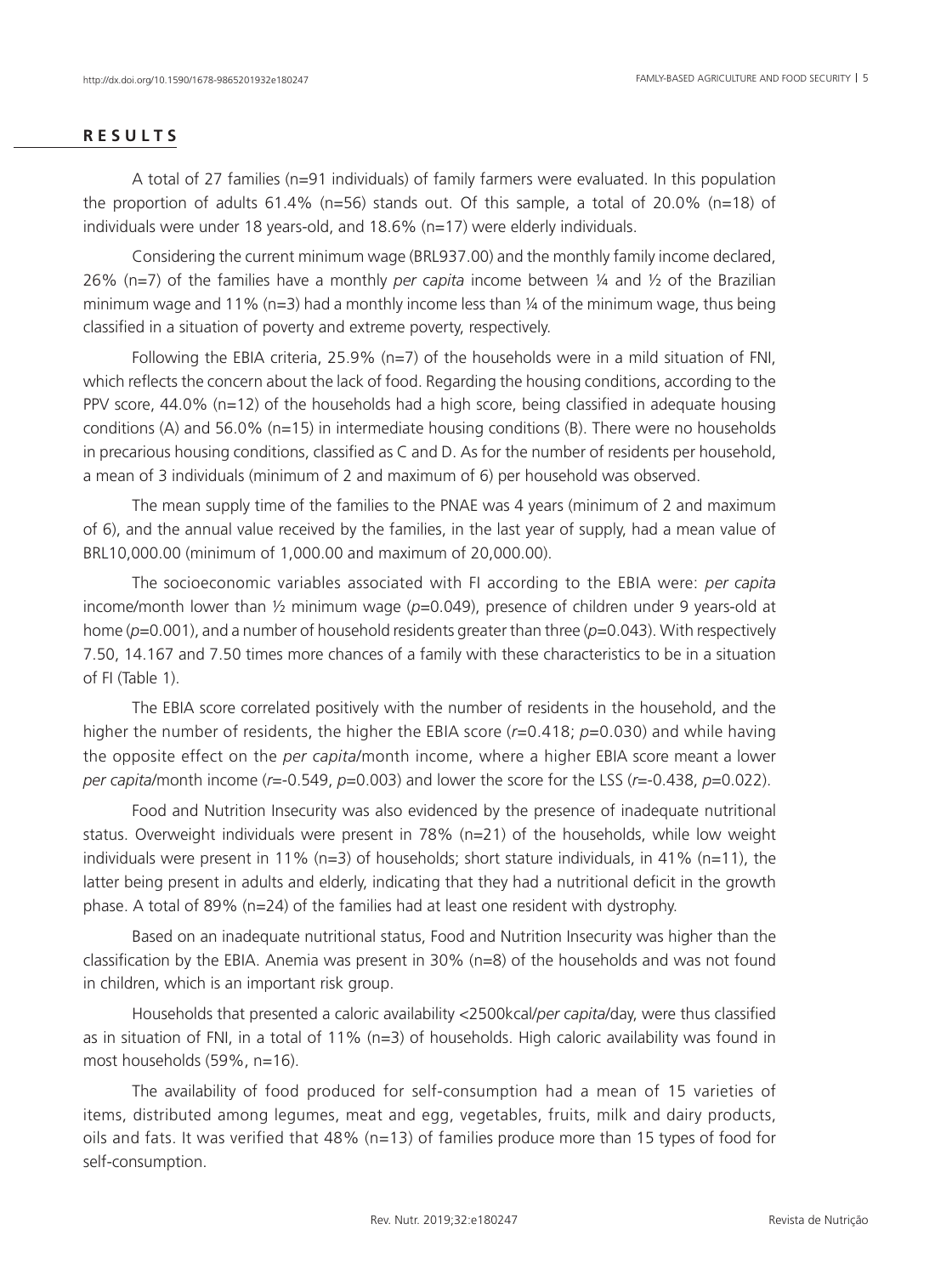| Variables                                                  |                | FI.     |    | <b>FS</b> | $OR^*$<br>$(95\%CI)$ | $p^{\ast \ast}$ |
|------------------------------------------------------------|----------------|---------|----|-----------|----------------------|-----------------|
|                                                            |                | $(n=7)$ |    | $(n=20)$  |                      |                 |
|                                                            | n              | $\%$    | n. | $\%$      |                      |                 |
| Per capita income/month <sup>1</sup>                       |                |         |    |           |                      |                 |
| $\leq$ /2 MS                                               | 5              | 71.4    | 5  | 25        | 7.500                | 0.043           |
| $>1/2$ MS                                                  | $\overline{2}$ | 28.6    | 15 | 75        | $(1.09 - 51.51)$     |                 |
| PNAE family income/year <sup>2</sup>                       |                |         |    |           |                      |                 |
| ≤10,000                                                    | 4              | 57.1    | 10 | 50        | 1.333                | 0.546           |
| >10,000                                                    | 3              | 42.9    | 10 | 50        | $(0.235 - 7.556)$    |                 |
| Time of supply to the PNAE <sup>3</sup>                    |                |         |    |           |                      |                 |
| $\leq 4$ years                                             | 3              | 42.9    | 12 | 60        | 0.500                | 0.364           |
| >4 years                                                   | 4              | 57.1    | 8  | 40        | $(0.87 - 11.439)$    |                 |
| Presence of under 18 year-old individuals in the household |                |         |    |           |                      |                 |
| Yes                                                        | 5              | 71.4    | 7  | 35        | 4.643                | 0.110           |
| No                                                         | $\overline{2}$ | 28.6    | 13 | 65        | $(0.799 - 30.418)$   |                 |
| Presence of children in the household                      |                |         |    |           |                      |                 |
| Yes                                                        | 5              | 71.4    | 3  | 15        | 14.167               | 0.011           |
| <b>No</b>                                                  | $\overline{2}$ | 28.6    | 17 | 85        | $(1.827 - 109.857)$  |                 |
| LSS classification <sup>4</sup>                            |                |         |    |           |                      |                 |
| B                                                          | 6              | 85.7    | 9  | 45        | 7.333                | 0.062           |
| Α                                                          | $\mathbf{1}$   | 14.3    | 11 | 55        | $(0.740 - 72.632)$   |                 |
| Number of household residents <sup>5</sup>                 |                |         |    |           |                      |                 |
| >3                                                         | 5              | 71.4    | 5  | 25        | 7.500                | 0.043           |
| $\leq$ 3                                                   | $\overline{2}$ | 28.6    | 15 | 75        | $(1.09 - 51.51)$     |                 |

**Table 1**. Socioeconomic variables and food security situation detected through the Brazilian Food Insecurity Scale (EBIA) in families of family farmers supplying the National School Feeding Program (PNAE). *Viçosa* (MG), Brazil, 2017.

Note: **\*** OR: Odds *Ratio* (95%CI [Confidence Interval]); **\*\***Fisher's exact test. In bold, results that present statistical relevance (*p*<0.05). **¹** Minimum wage in 2017=BRL937.00; **<sup>²</sup>** Classification of family income in the PNAE in the last year of supply, according to the mean value; **³** Classification of the time of supply to the PNAE, according to the mean value; **<sup>4</sup>** Classification according to housing conditions where A means adequate housing conditions and B means intermediate housing conditions; **<sup>5</sup>** Number of residents in the household, according to the mean value. FS: Food Security; FI: Food Insecurity; LSS: Life Standard Survey; PNAE: *Programa Nacional de Alimentação Escolar* (National School Feeding Progam).

It was not observed an association of FI and the EBIA with the nutritional and nutritional status variables, such as overweight individuals, obesity, anemia, calorie availability and production for home consumption (Table 2).

The monthly household availability of fat (kg) correlated positively with the monthly availability of salt (kg) (*r*=0.567, *p*=0.002) and sugar (*r*=0.638, *p*=0.001), showing that, as the household availability of one item increases, the availability of the others also increases.

# **D I S C U S S I O N**

The FI detected through the EBIA was more prevalent in this population when compared to the rural population of the Southeast region (16.50%) and less than the national rural population (35.30%) [4]. It also presented a lower prevalence in relation to studies with rural families in the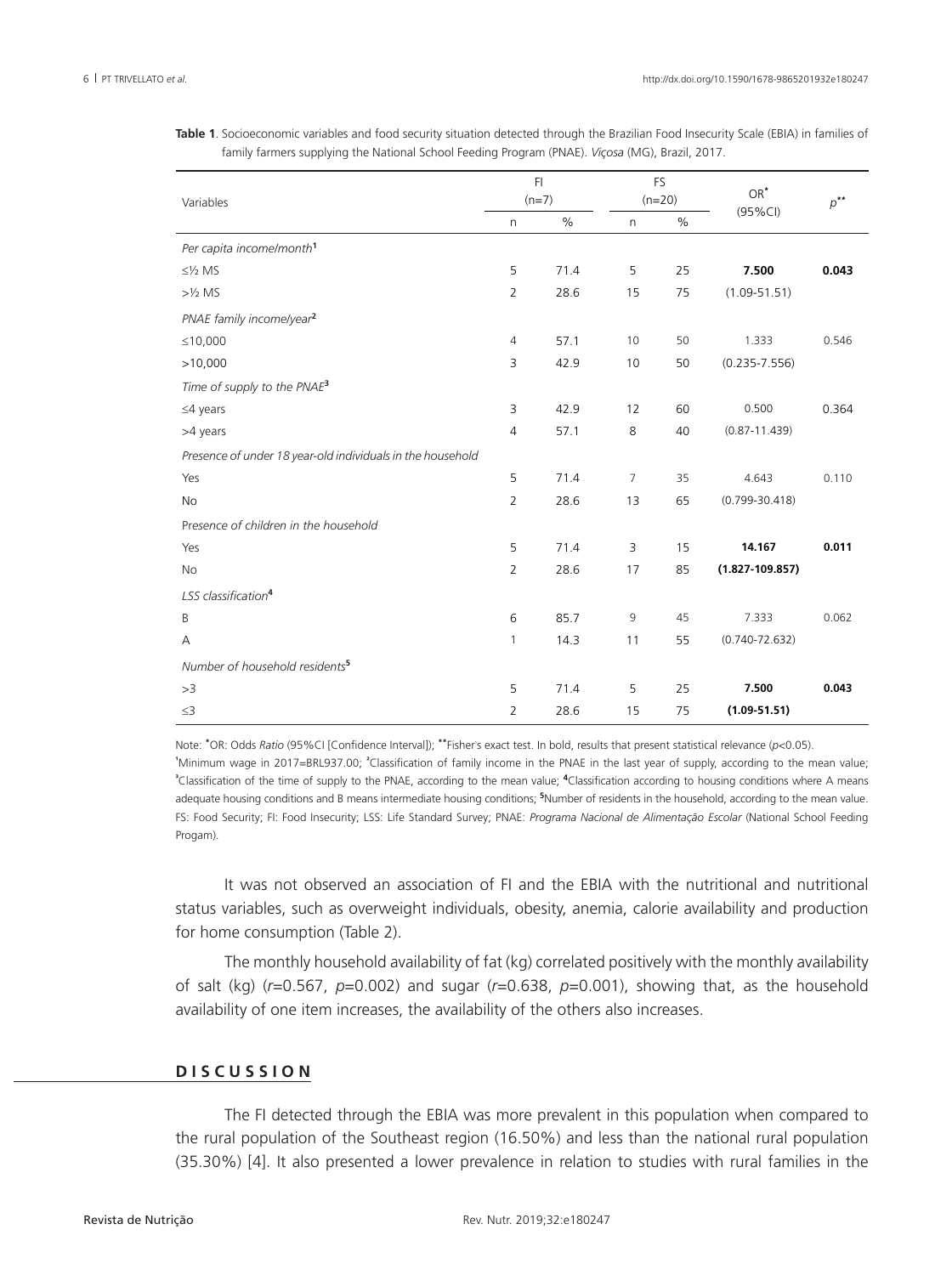|  |                                                                                                      | <b>Table 2</b> . Nutritional and food variables, and the food (in)security situation detected through the Brazilian Food Insecurity Scale (EBIA), |
|--|------------------------------------------------------------------------------------------------------|---------------------------------------------------------------------------------------------------------------------------------------------------|
|  | in farming families supplying the National School Feeding Program (PNAE). Viçosa (MG), Brazil, 2017. |                                                                                                                                                   |

|                                             | $FI(n=7)$      |      |                | $FS(n=20)$ | $OR^*$             |                |
|---------------------------------------------|----------------|------|----------------|------------|--------------------|----------------|
| Variables                                   | $\mathsf{n}$   | $\%$ | n              | $\%$       | $(95\%$ CI)        | $p^{\ast\ast}$ |
| Presence of anemia                          |                |      |                |            |                    |                |
| Yes                                         | $\overline{4}$ | 57.0 | $\overline{4}$ | 20         | 5.33               | 0.088          |
| No                                          | 3              | 42.9 | 16             | 80         | $(0.834 - 34.092)$ |                |
| Presence of excess weight <sup>1</sup>      |                |      |                |            |                    |                |
| Yes                                         | 6              | 85.7 | 15             | 75         | 2.000              | 0.498          |
| No                                          | $\mathbf{1}$   | 14.3 | 5              | 25         | $(0.191 - 20.898)$ |                |
| Presence of obesity                         |                |      |                |            |                    |                |
| Yes                                         | 3              | 42.9 | 6              | 30         | 1.750              | 0.429          |
| No                                          | $\overline{4}$ | 57.1 | 14             | 70         | $(0.296 - 10.340)$ |                |
| Presence of low stature                     |                |      |                |            |                    |                |
| Yes                                         | 2              | 28.6 | 9              | 45         | 0.489              | 0.383          |
| No                                          | 5              | 71.4 | 11             | 55         | $(0.076 - 3.145)$  |                |
| Low caloric availability <sup>2</sup>       |                |      |                |            |                    |                |
| Yes                                         | 1              | 14.3 | 2              | 10         | 1.500              | 0.610          |
| No                                          | $6\,$          | 85.7 | 18             | 90         | $(0.115 - 19.640)$ |                |
| High caloric availability <sup>3</sup>      |                |      |                |            |                    |                |
| Yes                                         | 5              | 71.4 | 11             | 55         | 2.045              | 0.383          |
| <b>No</b>                                   | 2              | 28.6 | 9              | 45         | $(0.318 - 13.159)$ |                |
| Availability of produced foods <sup>4</sup> |                |      |                |            |                    |                |
| $\leq15$                                    | $\overline{2}$ | 28.6 | 12             | 60         | 0.267              | 0.161          |
| $>15$                                       | 5              | 71.4 | 8              | 40         | $(0.041 - 1.727)$  |                |

Note: **\*** OR: Odds *Ratio* (95%CI [Confidence Interval]). **\*\***Fisher's exact test.

**1** Excess weight (overweight+obesity); **<sup>2</sup>** Availability below 2500 kcal/*per capita*/day; **<sup>3</sup>** Availability over 3000kcal/*per capita*/day; **<sup>4</sup>** Mean availability of items produced for self-consumption.

same city, where Gusmão [20] identified situations of FI through the EBIA in 38.33% of the 92 rural households analyzed, and Lopes [21], in 38.71% of 62 families.

The characteristics of the rural families of this study that differ from the abovementioned studies are the fact that they are family farmers with an unanimous participation in the institutional market of the PNAE, which may have contributed to the lower FI levels due to the support in the family income given by the Program. In addition, they are food-producing families, consequently favoring the production for self-consumption, which can improve the prospects of food (in)security.

Even in the case of families with characteristics of food production for self-consumption and with a high caloric availability, there was presence of mild FI, following the EBIA criteria.

The fact that the EBIA does not mention food production but rather the financial conditions for guaranteeing food, the perception of FI is tied to income and factors such as caloric availability and food production at home are on a more indirect level, in the measure of the perception of families in relation to food (in)security. Therefore, the need to complement the instrument with other ones capable of measuring aspects of FNS, including food production and/or the way of obtaining food, especially in rural areas [22].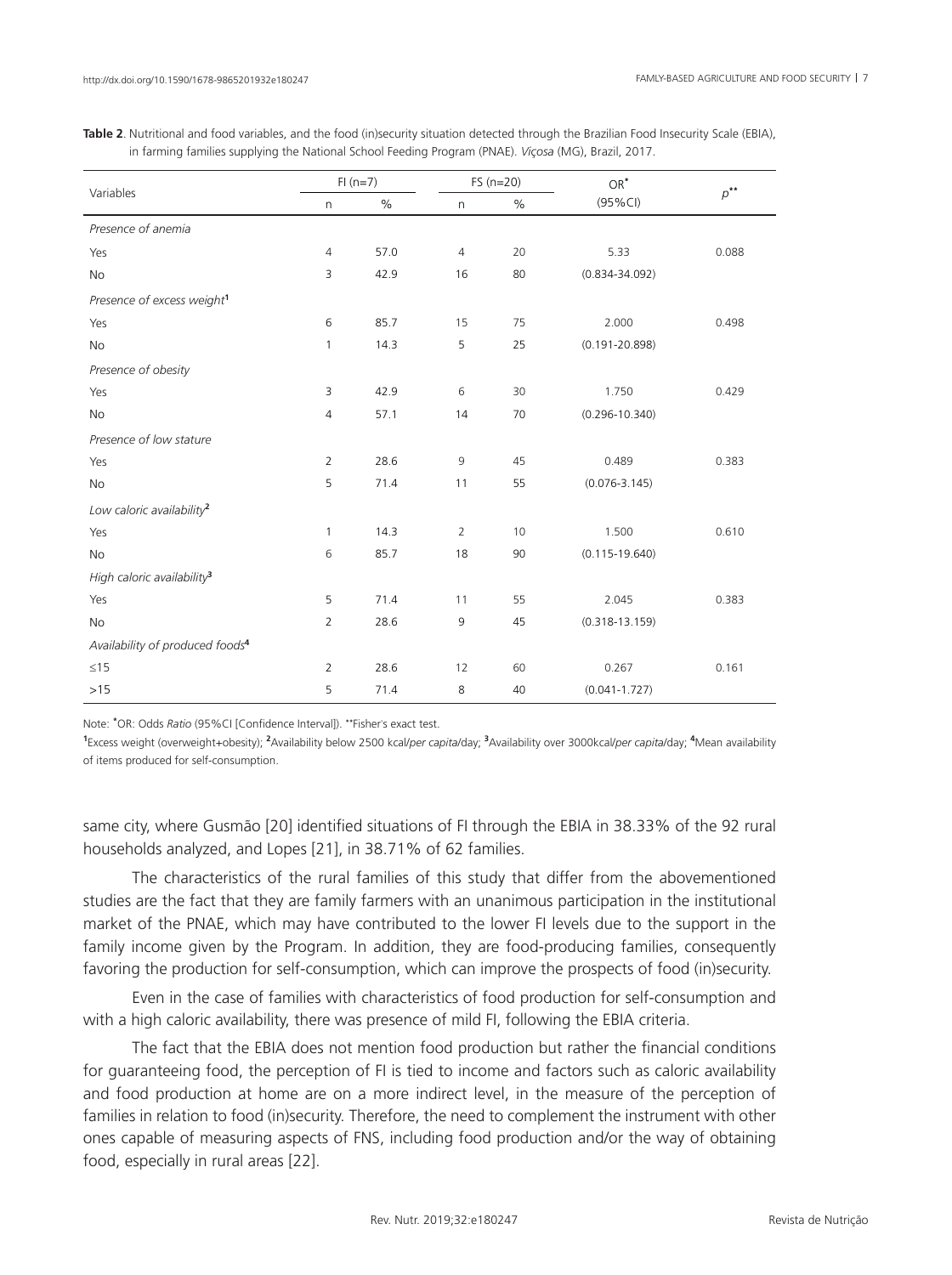Family income is one of the most important determinants of FI, so important that the EBIA itself conditions the access to food to family income, identifying that FI is caused by lack of money. This is because access to food usually occurs through purchase [5,23].

However, the EBIA is able to measure an event of social nature, so its association with different variables contributes to a more in-depth understanding of FNS, being especially useful in identifying the factors that determine or condition FI [24].

The degree of food deficiency is directly associated with the income level of the family or individual [24]. A nationwide study such as the PNAD shows that 64.8% of the rural households with moderate or severe FI levels were in the income strata of less than ½ minimum wage/*per capita*/ month and that, in general, the lower the monthly income *per capita* in a household, the higher the proportion of FI [4]. This situation was also verified in this study, where a lower *per capita* income was associated with FI.

In rural areas, FI can be influenced by both the seasonality of work, due to the greater availability of temporary work, especially in harvesting periods, and the production of food by families, which change according to the climate/weather [23]. Therefore, the presence of a continuous market, with a source of monthly income and that aims to absorb seasonal production, as is the case of PNAE, is valuable in promoting FNS.

As in the present study, the PNAD data show that in the households with children, the prevalence of FI was higher [4]. In particular, for families in situation of risk, children represent the biological segment which is most vulnerable to FI and its most immediate and serious nutritional consequences [25].

Considering income as a determinant of FI, bigger families need more resources to buy food, and income growth does not usually follow family growth [8], so a higher density of residents is an indicator of FI.

In addition to the conditionalities of low income, the presence of children and a greater number of residents per household, there is a social situation that presents a greater vulnerability.

Social characteristics are more aggravated in the rural environment when compared to the urban environment, such as lower educational levels, less access to goods and services and lower family income [26] due to the historical process of urbanization, rural industrialization and rural exodus. These conditions undermine reaching FNS, which justifies the existence of programs that give preference and opportunity of income generation focused on the rural population, giving them conditions to remain in the countryside, and that encourage the production and sales of local foods by family-based agriculture.

The average and high caloric availability in most families may be a reflection of the PNAE, both by the source of income and by the promotion of production for self-consumption. Although a high caloric availability is classified as a FNS situation, since calories are available and not actually consumed, the positive correlation found between the availability of fat, sugar and salt and the prevalence of nutritional dystrophies should be considered. Excessive energy and excessive consumption of saturated fats and sugars are causes of excessive weight gain and obesity [27].

Regarding the nutritional situation, it is verified that the Brazilian population in general presents an increase in the prevalence of overweight individuals, an increased consumption of processed foods and a low fruit consumption [28]. Food and nutritional education, added to the incentive for the production and consumption of fresh foods reinforced by the PNAE, could represent measures to contain this situation.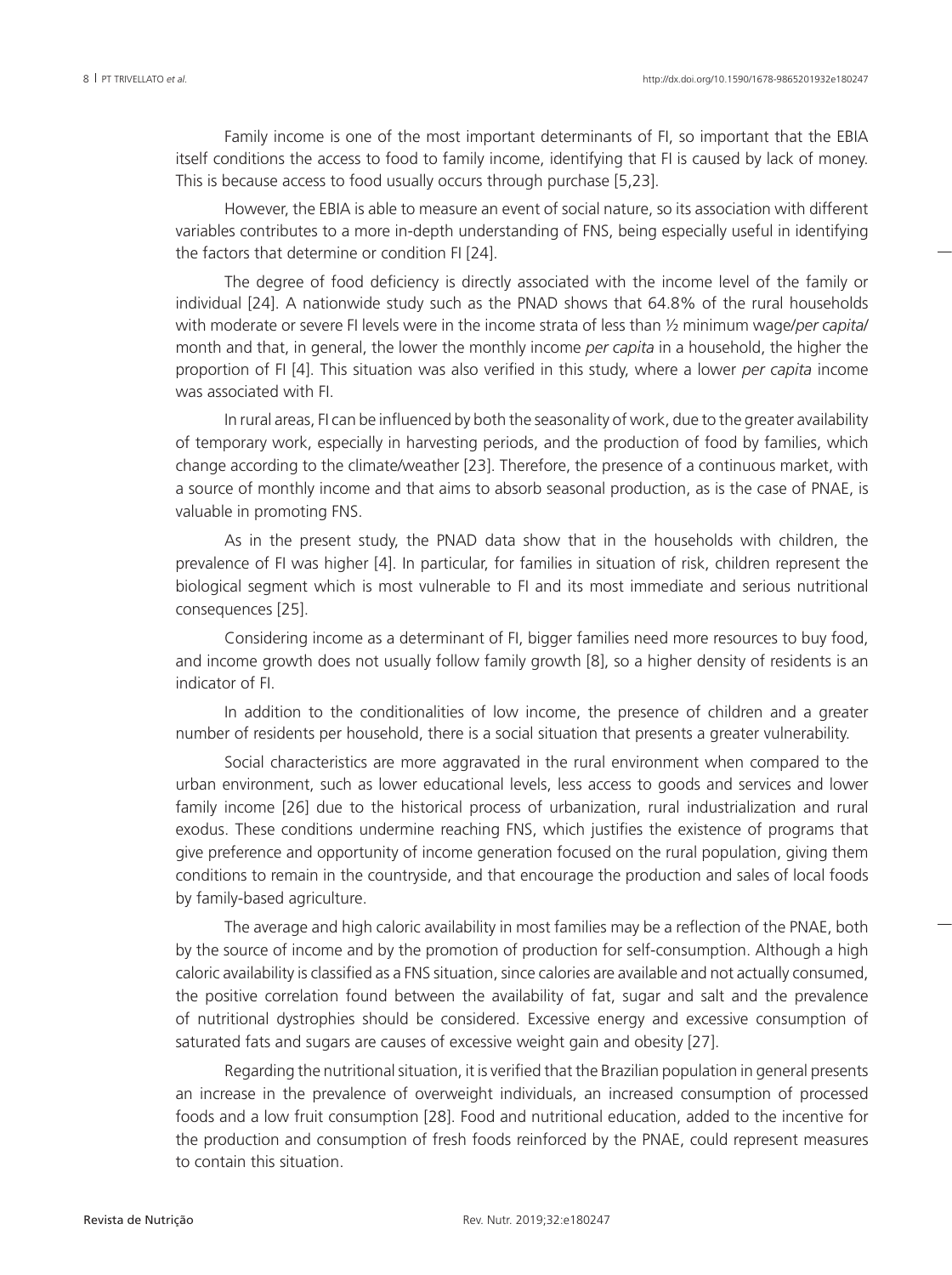The PNAE promotes FNS from the development of the local economy with family-based agriculture and the supply of locally produced natural foods, favoring the public benefited, public school students and the suppliers.

# **C O N C L U S I O N**

The study reinforces the existence of variables associated with the situation of FI. The social conditions highlight the increase of policies and programs in the various governmental spheres that incentive the generation of income, housing and life conditions, in order to improve the socioeconomic aspects of impact in FNS.

The results also highlight the occurrence of nutritional dystrophies in the population studied and demand actions that circumvent the condition and prevent diseases related to food and nutrition, promoting quality of life through the ingestion of adequate and healthy food. This demand is populational and emerging.

Even though there is no evidence of an association between the variables of food supply to the PNAE to the variables of FNS in the food suppliers of the city of *Viçosa*, the benefit of the Program is legitimized to family-based agriculture, but it is important to monitore social and nutritional characteristics through comparative and longitudinal studies.

## C O N T R I B U T O R S

PT TRIVELLATO was responsible for data collection, design, final writing and article revision. SE PRIORE was responsible for the academic guidance, conception, final writing and revision. SCC FRANCESCHINI, RHS SANTOS, and BAL COSTA were responsible for the critical review and final writing.

# A C K N O W L E D G M E N T S

To the *Fundação de Amparo à Pesquisa do Estado de Minas Gerais* (FAPEMIG, *Minas Gerais* State Research Support Foundation), the Postgraduate Program in Agroecology (UFV), to the municipality of *Viçosa*, MG, the *Empresa de Assistência Técnica e Extensão Rural* (EMATER, Technical Assistance and Extension Company) of *Viçosa* and the family farmers involved for their collaboration and incentive.

# **R E F E R E N C E S**

- 1. Leão M, Maluf RS. A construção social de um sistema público de segurança alimentar e nutricional: a experiência brasileira. Brasília: Ação Brasileira pela Nutrição e Direitos Humanos; 2012.
- 2. Maluf RS, Menezes F, Marques SB. Caderno 'Segurança Alimentar'. 2000 [citado 7 dez 2017]. Disponível em: https://ideiasnamesa.unb.br/upload/bibliotecaIdeias/1391606568Caderno\_Seguranca\_Alimentar.pdf
- 3. Souza MM, Pedraza DF, Menezes TN. Estado nutricional de crianças assistidas em creches e situação de (in) segurança alimentar de suas famílias. Ciênc Saúde Coletiva. 2012;17(12):3425-36.
- 4. Instituto Brasileiro de Geografia e Estatística. Pesquisa Nacional por Amostra de Domicílios (PNAD): Segurança Alimentar: 2013. Rio de Janeiro: IBGE; 2014.
- 5. Hoffmann R. Brasil, 2013: mais segurança alimentar. Segur Aliment Nutr. 2014;21(2):422-36.
- 6. Morais DC, Dutra LV, Franceschini SDCC, Priore SE. Insegurança alimentar e indicadores antropométricos, dietéticos e sociais em estudos brasileiros: uma revisão sistemática. Ciênc Saúde Coletiva. 2014;19(5):1475-88.